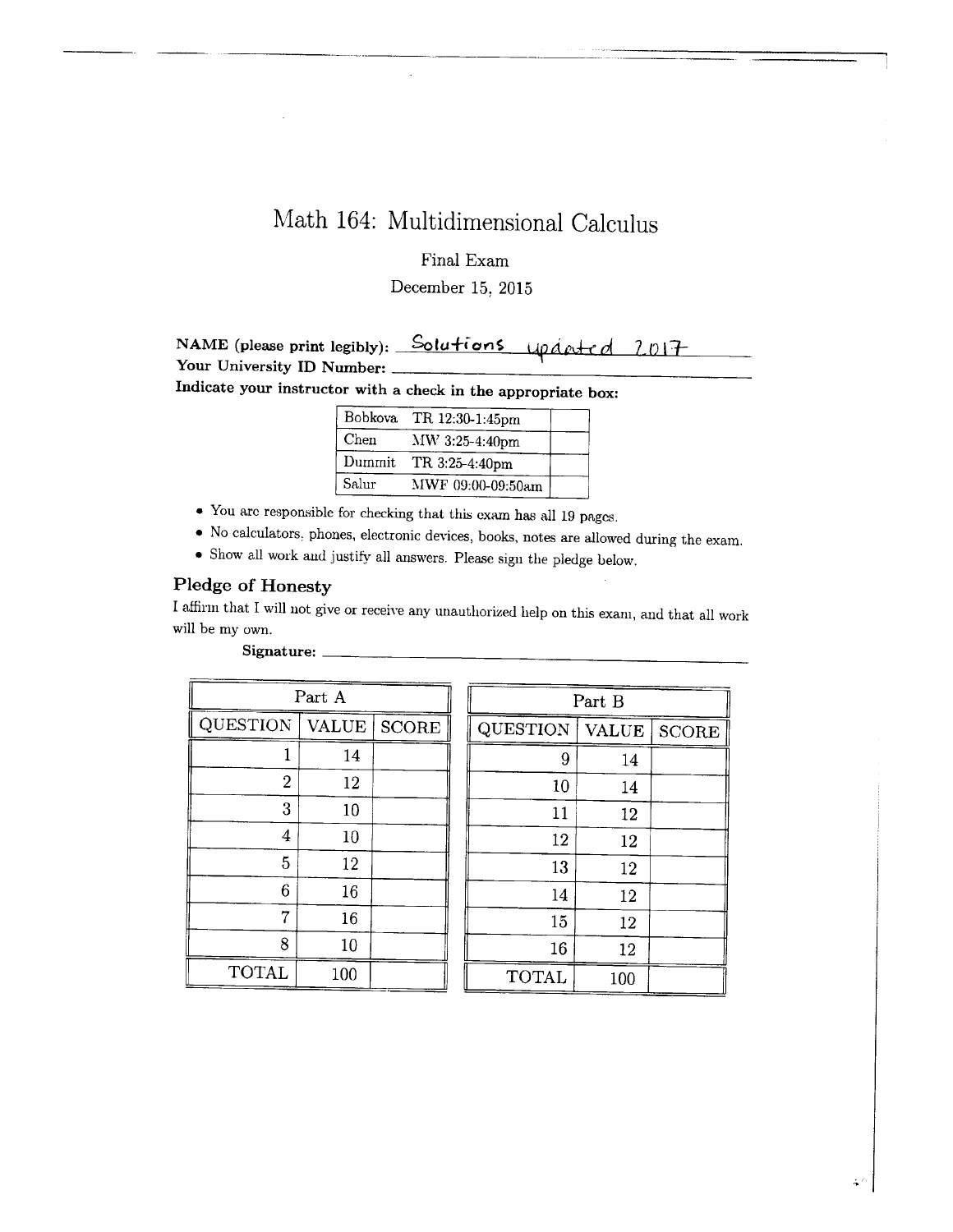# Part A

1. (14 points) Consider the two planes  $4x + y - z = 4$  and  $x + 4y - z = 1$ .

(a) Find the (acute) angle between the planes.

$$
\vec{n}_1 = 24, 1, -1
$$
\n
$$
\vec{n}_2 = 24, 4, -1
$$
\n
$$
\vec{n}_1 \cdot \vec{n}_2 = [\vec{n}_1], [\vec{n}_2], \cos\theta
$$
\n
$$
4 + 4 + 4 = \sqrt{4^2 + 1^2 + (-1)^2}, \sqrt{1^2 + 4^2 + (-1)^2}, \cos\theta
$$
\n
$$
\frac{9}{2} = \cos\theta
$$
\n
$$
\frac{4}{2} = \cos\theta
$$
\n
$$
\theta = 60^\circ
$$

(b) Find a parametrization for the line of intersection of these two planes.

 $\widehat{n_1} \times \widehat{n_2} = \begin{vmatrix} 1 & 2 & k \\ 4 & 1 & -1 \\ 1 & 4 & -1 \end{vmatrix} = 3\widehat{n} + 3\widehat{j} + 15\widehat{k}$ 

Take a point from the intersection: x=0

 $x(t)=0+3t$ <br>  $y(t)=-1+3t$ <br>  $z(t)=-5+15t$ A parametr. for the line of intersection.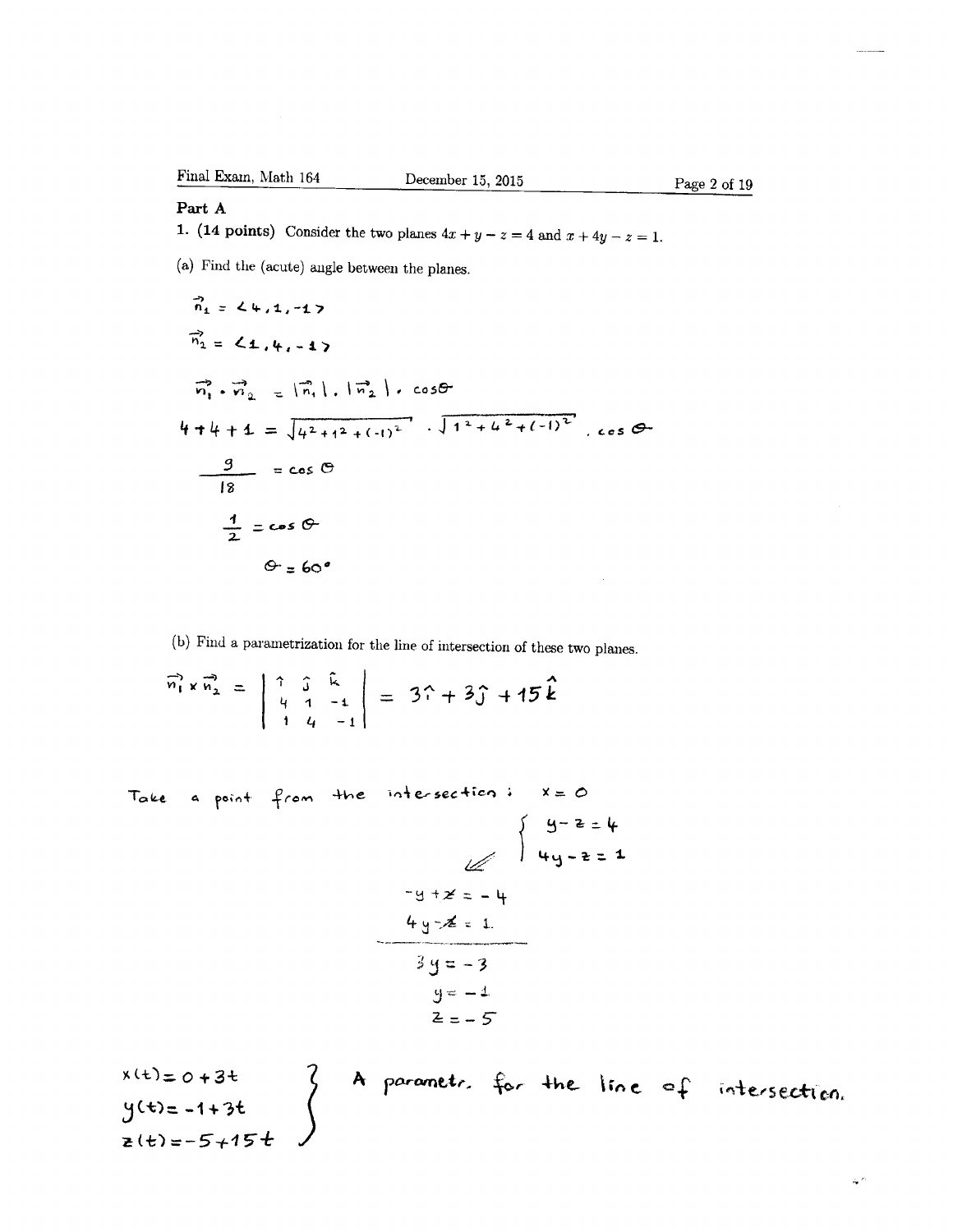2. (12 points) Find the distance between the two skew lines whose parametrizations are

$$
l_1: \langle x, y, z \rangle = \langle 1, 0, 0 \rangle + t \langle -2, 1, 0 \rangle
$$
  

$$
l_2: \langle x, y, z \rangle = \langle 0, 1, 1 \rangle + s \langle 2, -1, 1 \rangle.
$$

As  $\ell_1$  and  $\ell_2$  are skew, they are contained in two parallel planes. A normal to these 2 parallel planes:  $\vec{n} = 1 - 2, 1, 0 \times 12, -1, 1 \times 2 = 1 + 2\hat{j} = 1.1, 2.07$ Let  $s=0$  in  $t_2$ , we get the pnt.  $(0,1,1)$  on  $\ell_2$ . So, an eqn. of the plane containing  $e_2$  is

$$
4 \cdot (x - 0) + 2(y - 1) + 0 (2 - 1) = 0
$$
  

$$
x + 2y - 2 = 0
$$

Let tell in  $\ell_1$ , we get  $(1,0,0)$  on  $\ell_1$ .

$$
dist. = \frac{|1+2.0-2|}{\sqrt{1^2+2^2}} = \frac{1}{\sqrt{5}}
$$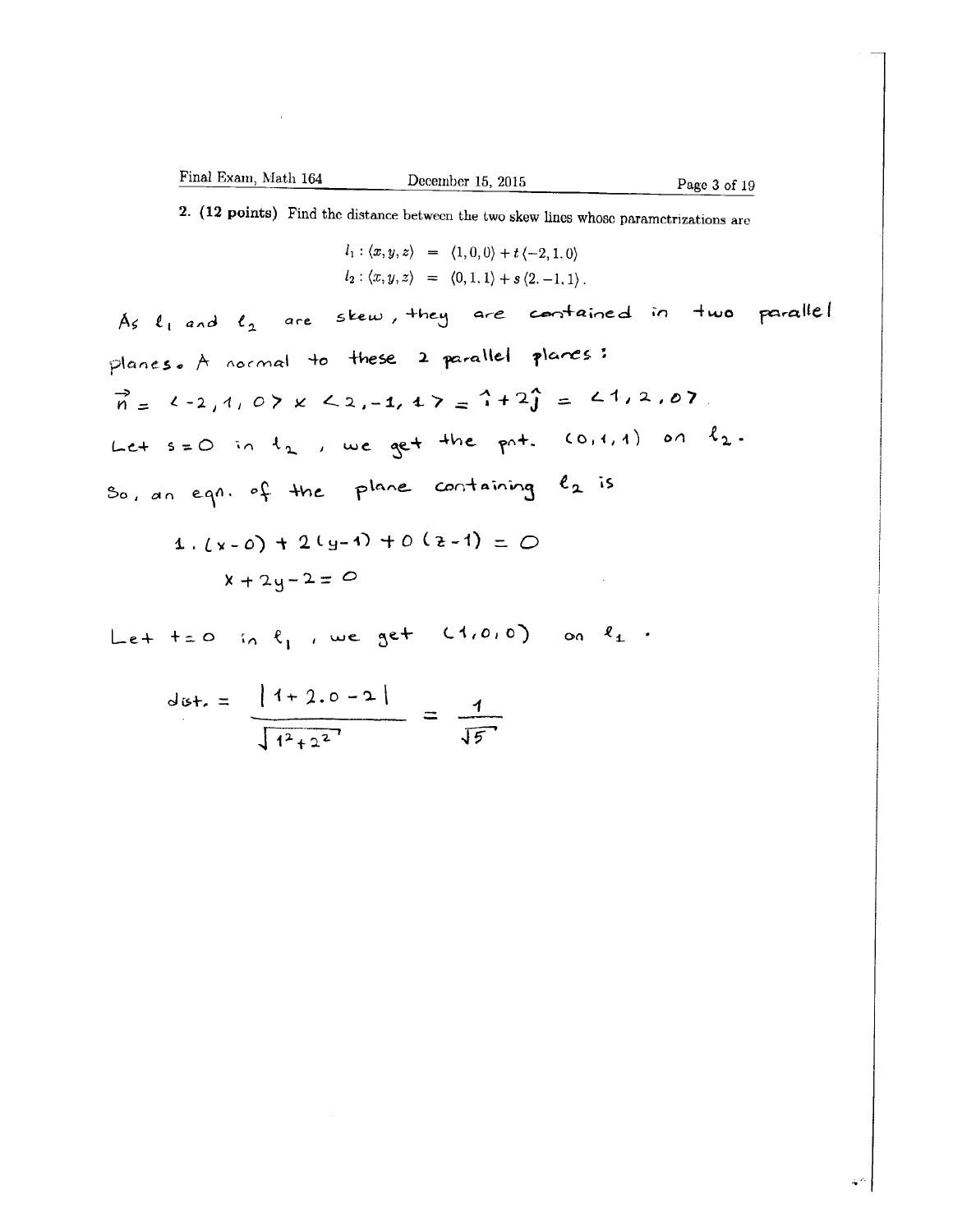Page 4 of 19

 $\ddot{\bullet}$ 

3. (10 points) A particle travels a total distance of  $26\pi$  along the parametric curve

$$
\mathbf{r}(t) = (5\sin t)\mathbf{i} + (5\cos t)\mathbf{j} + 12t\mathbf{k}
$$

from the starting point  $(0, -5, 12\pi)$ . Find its new location.

Notice when 
$$
t=T
$$
, we get the part. (0,-5,12T).  
\nb  
\n $26T = \int_{T} |\vec{r}(t)| dt$ .  
\n $\vec{r}'(t) = \sqrt{25\cos^2 t - 5\sin t} + 127$   
\n $|\vec{r}'(t)| = \sqrt{25\cos^2 t + 25\sin^2 t + 144} = 13$   
\nb  
\n $t=b$   
\n $2F = \int_{T} 13 dt = 13t \int_{t=T}^{t=b} = 13(t-T)$   
\n $2T = b-T$   
\n $3T = b$ .  
\nWhen  $t = 3T$ ,  $\vec{r}(3T) = 5\sin(9T)\hat{i} + 5\cos(3T)\hat{j} + 12(3T)\hat{k}$   
\n $\vec{r}(3T) = 0\hat{i} - 5\hat{j} + 36T\hat{k}$   
\nNew location = (0,-5,36T)

 $\bar{\lambda}$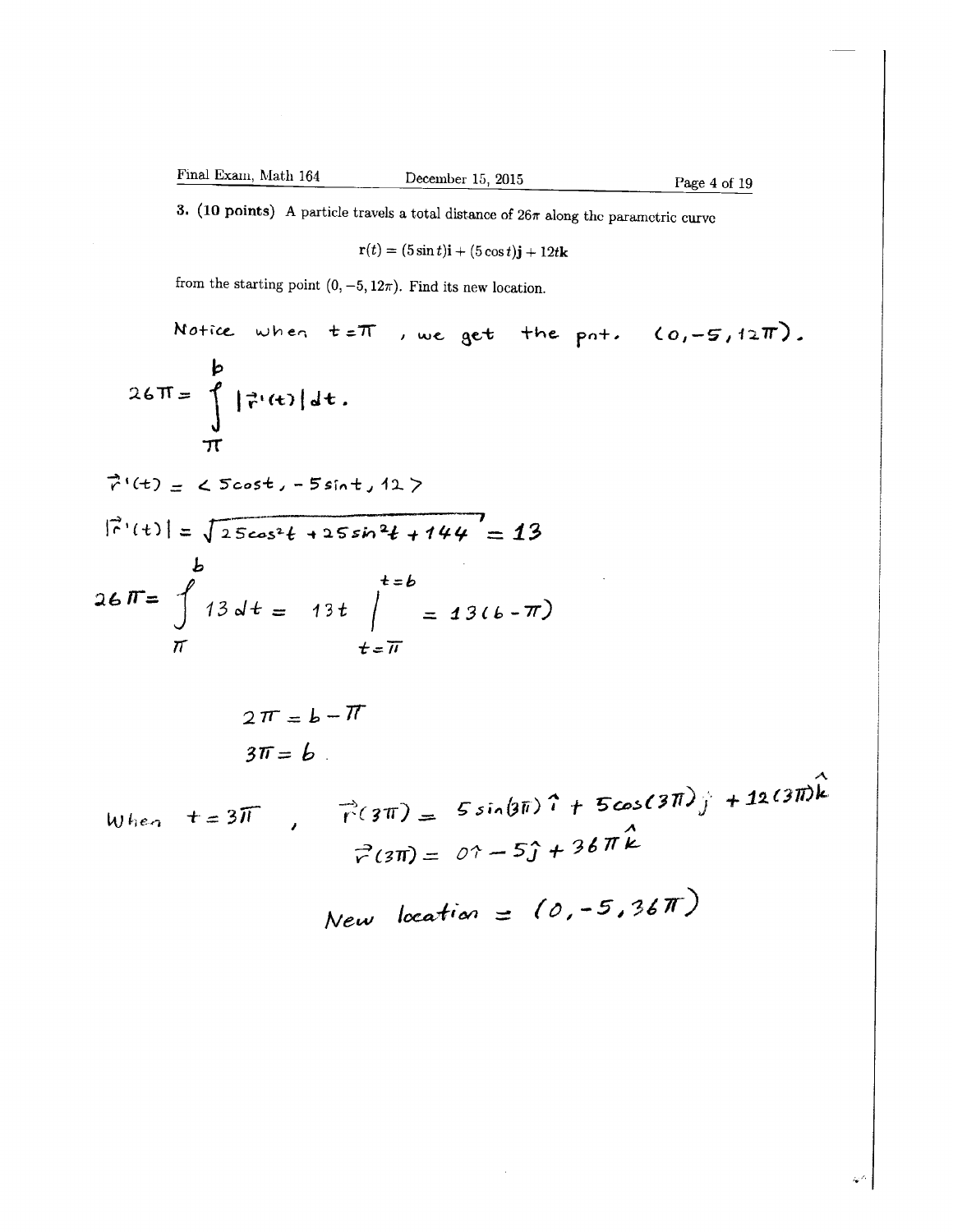Page 5 of 19

4. (10 points) Evaluate the limit

$$
\lim_{(x,y)\to(0,0)}\frac{x^2y^3}{x^4+y^6}
$$

or Show that it does not exist.

$$
A_{\text{long}} \quad x=y^{3/2}, \quad f(x,y) = \frac{y}{2y^{b}} = \frac{1}{2} \rightarrow \frac{1}{2} \text{ as } (x_{1}y) \rightarrow (0,6)
$$
\n
$$
A_{\text{long}} \quad x = 0, \quad f(x,y) = \frac{0}{y^{b}} = 0 \rightarrow 0 \quad \text{as } (x_{1}y) \rightarrow (0,0)
$$

 $S = \lim_{(x,y)\to (0,1)} f(x,y)$ DNE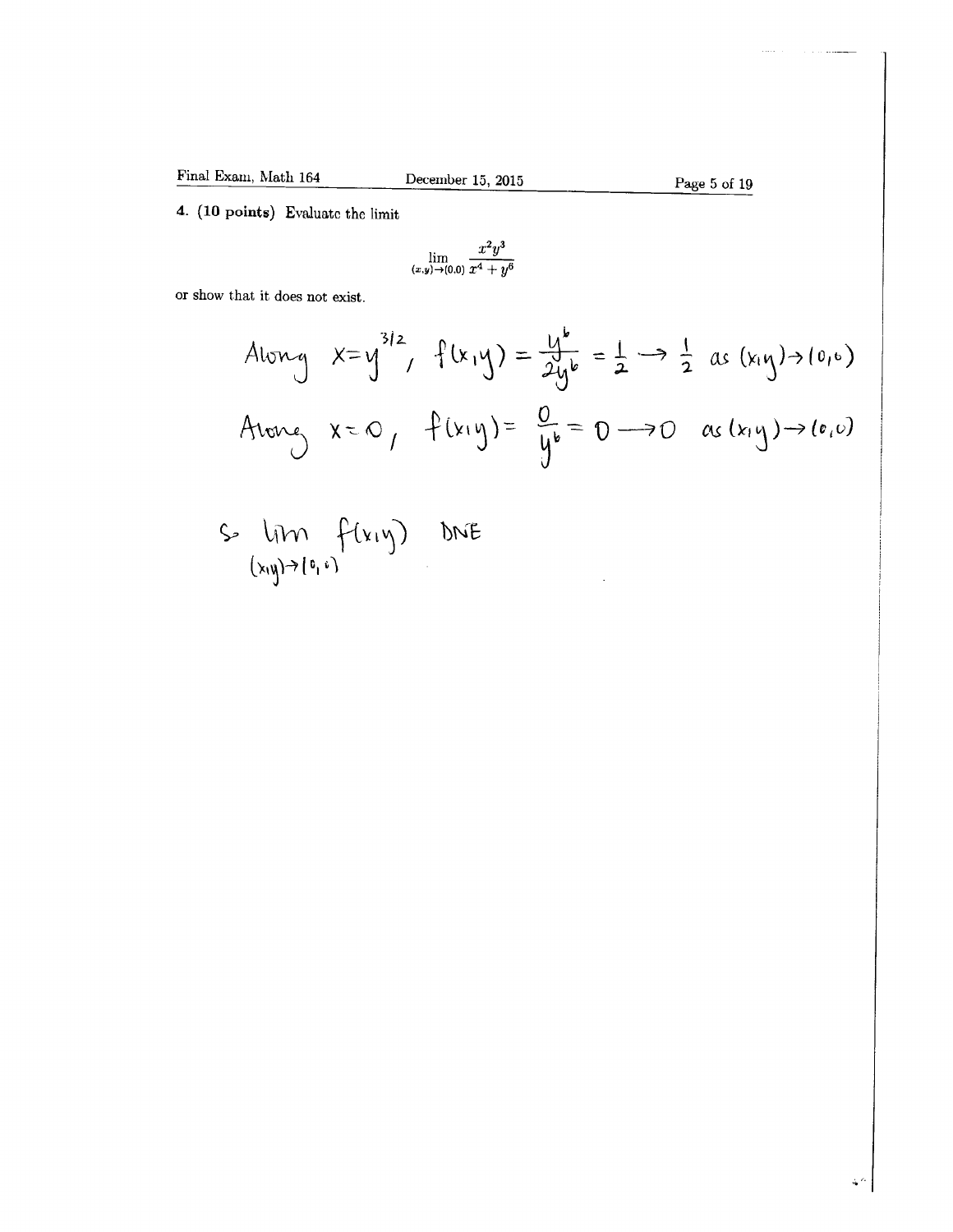5. (12 points) Find the linearization of the function

$$
f(x,y)=\sqrt{12-x^2-7y^2}
$$

at  $(x, y) = (2, 1)$ , and then use it to find the approximate value of  $f(2.05, 0.98)$ .

$$
f_x(x,y) = \frac{-2x}{2\sqrt{12-x^2-7y^2}} = \frac{-x}{\sqrt{12-x^2-7y^2}}
$$

$$
f_y(x,y) = \frac{-14y}{2\sqrt{12-x^2-7y^2}} = \frac{-7y}{\sqrt{12-x^2-7y^2}}
$$

$$
\int_{x} (2.4) = \frac{-2}{\sqrt{12 - 4 - 7}} = -2
$$

$$
\oint_{y}(2,1) = \frac{-7}{\sqrt{12 - 4 - 7}} = -7
$$

$$
\oint (2, 4) = \sqrt{12 - 4 - 7} = 4
$$

$$
\lambda(x,y) = 1 + (-2)(x-2) + (-7) (y-1)
$$

$$
L(2.05, 0.98) = 1 - 2. (0.05) - 7 (-0.02)
$$
  

$$
L(2.05, 0.98) = 1.04 \approx f(2.05, 0.98)
$$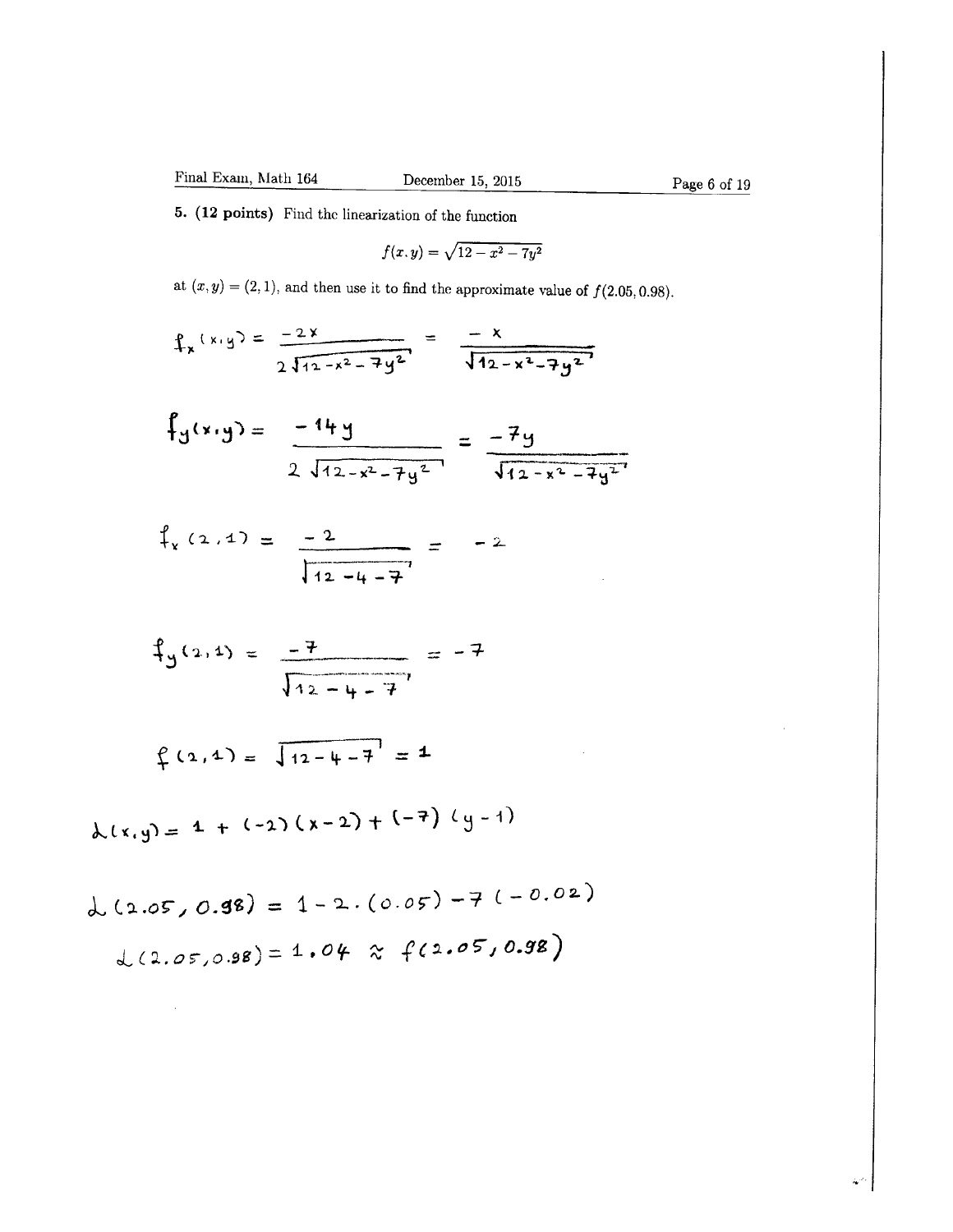December 15, 2015

Page 7 of 19

6. (16 points) Find the critical points of the function

$$
f(x,y) = x^2y - 8y^2 - x^2
$$

and classify each of them as a local minimum, local maximum, or saddle point.

$$
f_x = 2xy - 2x = 2x(y-4) \implies x=0 \text{ or } y=4.
$$
\n
$$
f_y = x^2 - 46y
$$
\n
$$
x=0: 0^2 - 16y = 0
$$
\n
$$
y=0
$$
\n
$$
y=0
$$
\n
$$
y=0
$$
\n
$$
x = \pm 4
$$
\n
$$
y=4: 0
$$
\n
$$
x^2 - 16.4 = 0
$$
\n
$$
x = \pm 4
$$
\n
$$
y=4: 0
$$
\n
$$
y=4: 0
$$
\n
$$
y=4: 0
$$
\n
$$
y=4: 0
$$
\n
$$
y=4: 0
$$
\n
$$
y=4: 0
$$
\n
$$
y=4: 0
$$
\n
$$
y=4: 0
$$
\n
$$
y=4: 0
$$
\n
$$
y=4: 0
$$
\n
$$
y=4: 0
$$
\n
$$
y=4: 0
$$
\n
$$
y=4: 0
$$
\n
$$
y=4: 0
$$
\n
$$
y=4: 0
$$
\n
$$
y=4: 0
$$
\n
$$
y=4: 0
$$
\n
$$
y=4: 0
$$
\n
$$
y=4: 0
$$
\n
$$
y=4: 0
$$
\n
$$
y=4: 0
$$
\n
$$
y=4: 0
$$
\n
$$
y=4: 0
$$
\n
$$
y=4: 0
$$
\n
$$
y=4: 0
$$
\n
$$
y=4: 0
$$
\n
$$
y=4: 0
$$
\n
$$
y=4: 0
$$
\n
$$
y=4: 0
$$
\n
$$
y=4: 0
$$
\n
$$
y=4: 0
$$
\n
$$
y=4: 0
$$
\n
$$
y=4: 0
$$
\n
$$
y=4: 0
$$
\n
$$
y=4: 0
$$
\n
$$
y
$$

$$
f_{xx} = 2y-2
$$
  
\n $f_{yy} = -16$   
\n $f_{yy} = -16$   
\n $f_{yy} = -16$   
\n $f_{yy} = 2x$ 

At (0,0) , D(0,0) = -46 (-2) - 0<sup>2</sup> = 32 > 0  
\n
$$
\uparrow_{x} (0,0) = -2
$$
 20 local max.

$$
A+(-4.1), \quad D(-4.1)=-16(2-2)-(-8)^{2}=-64<0.
$$

saddle point.

$$
A + (4, 1), \qquad D(4, 1) = -16(2-2) - 64 = -64 < 0
$$

à.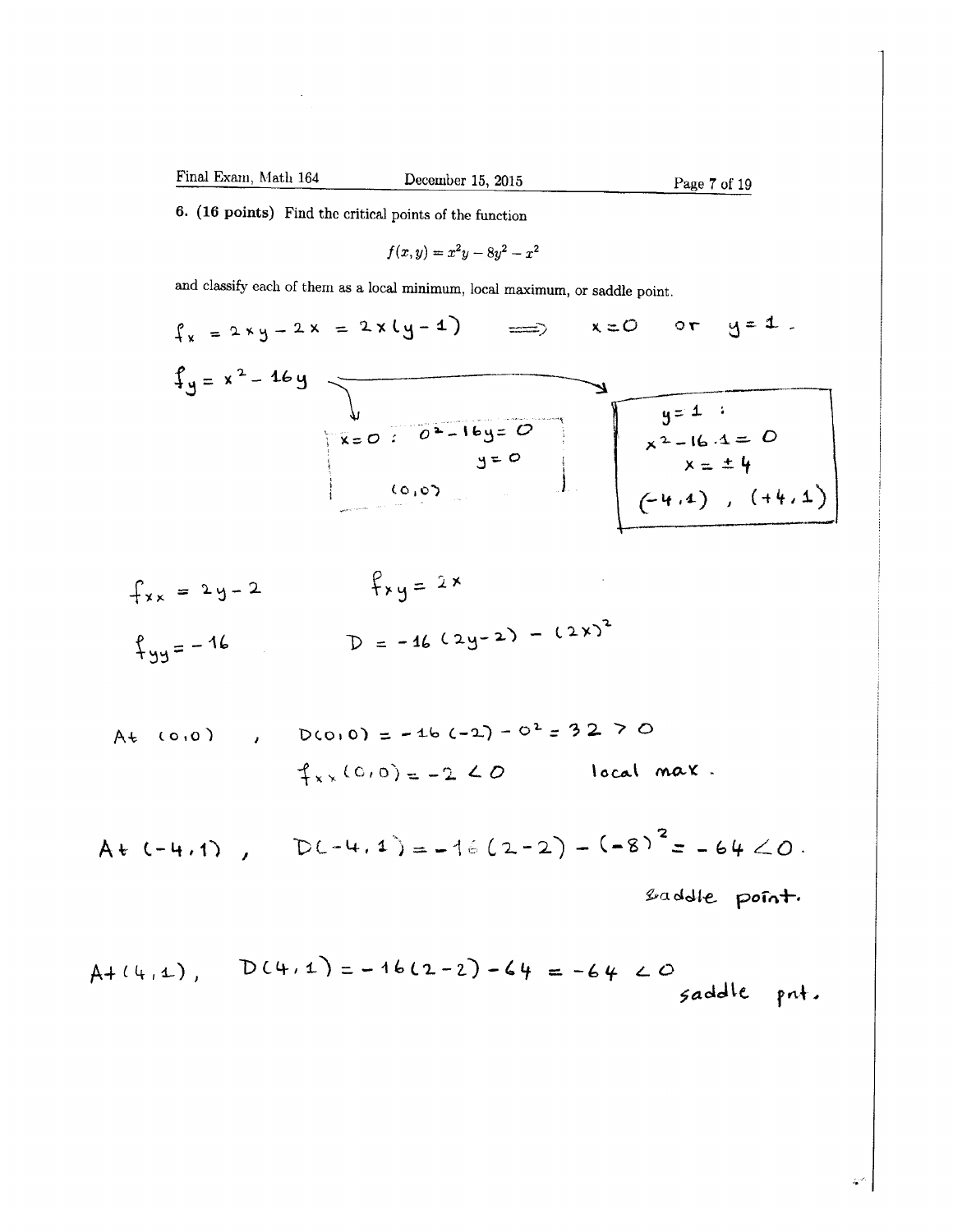

$$
= \frac{8}{3} + \frac{4}{11} - \frac{16}{4} - \left[ \frac{-1}{3} + \frac{1}{4} - \frac{1}{4} \right] =
$$

$$
=\left(\frac{9}{3}\right)+3-4+\frac{1}{4} = 2+\frac{1}{4} = \frac{9}{4}
$$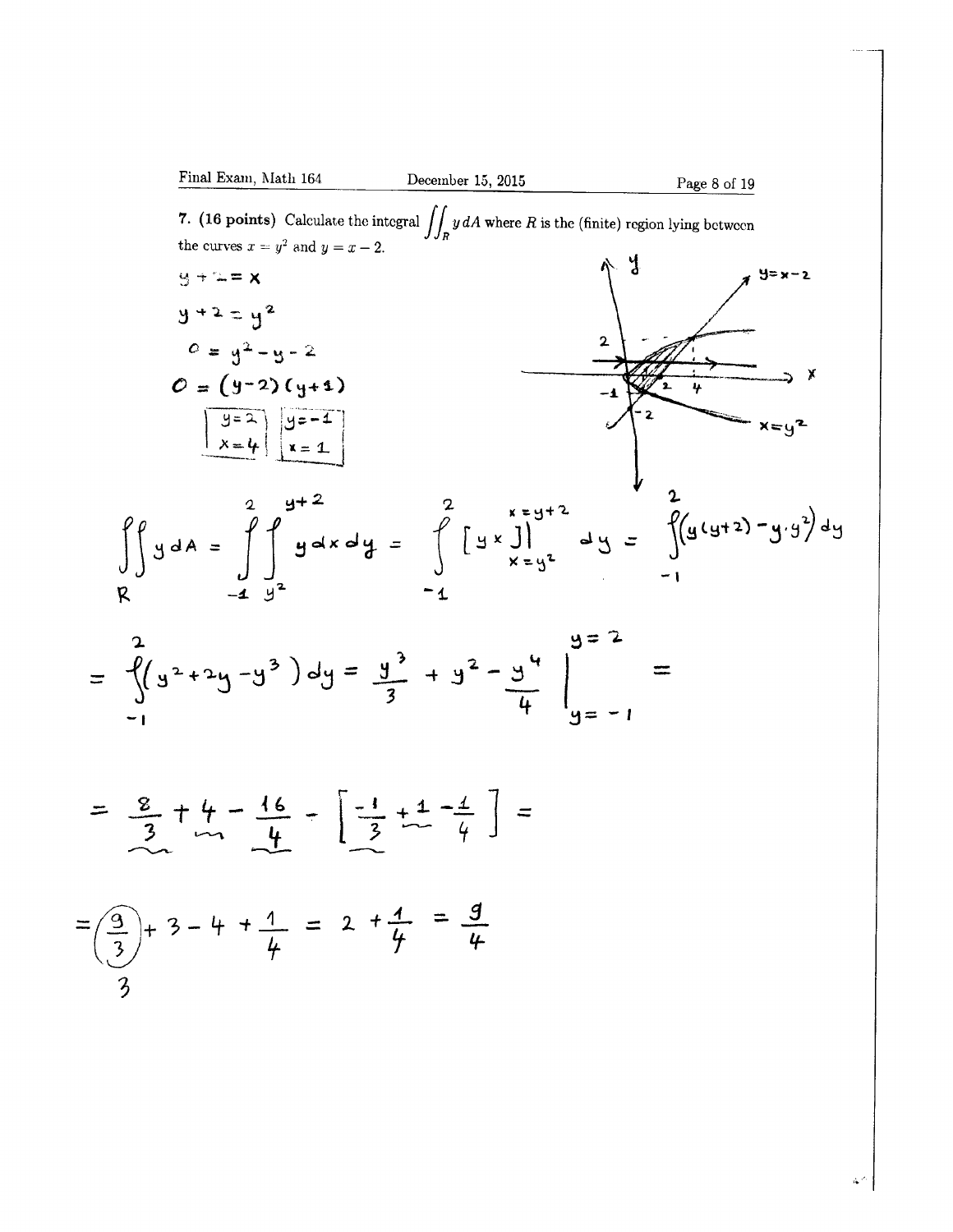8. (10 points) Circle the correct response for the following questions (no work is required, and there is no partial credit):

(a) The result obtained by reversing the order of integration in the iterated double integral



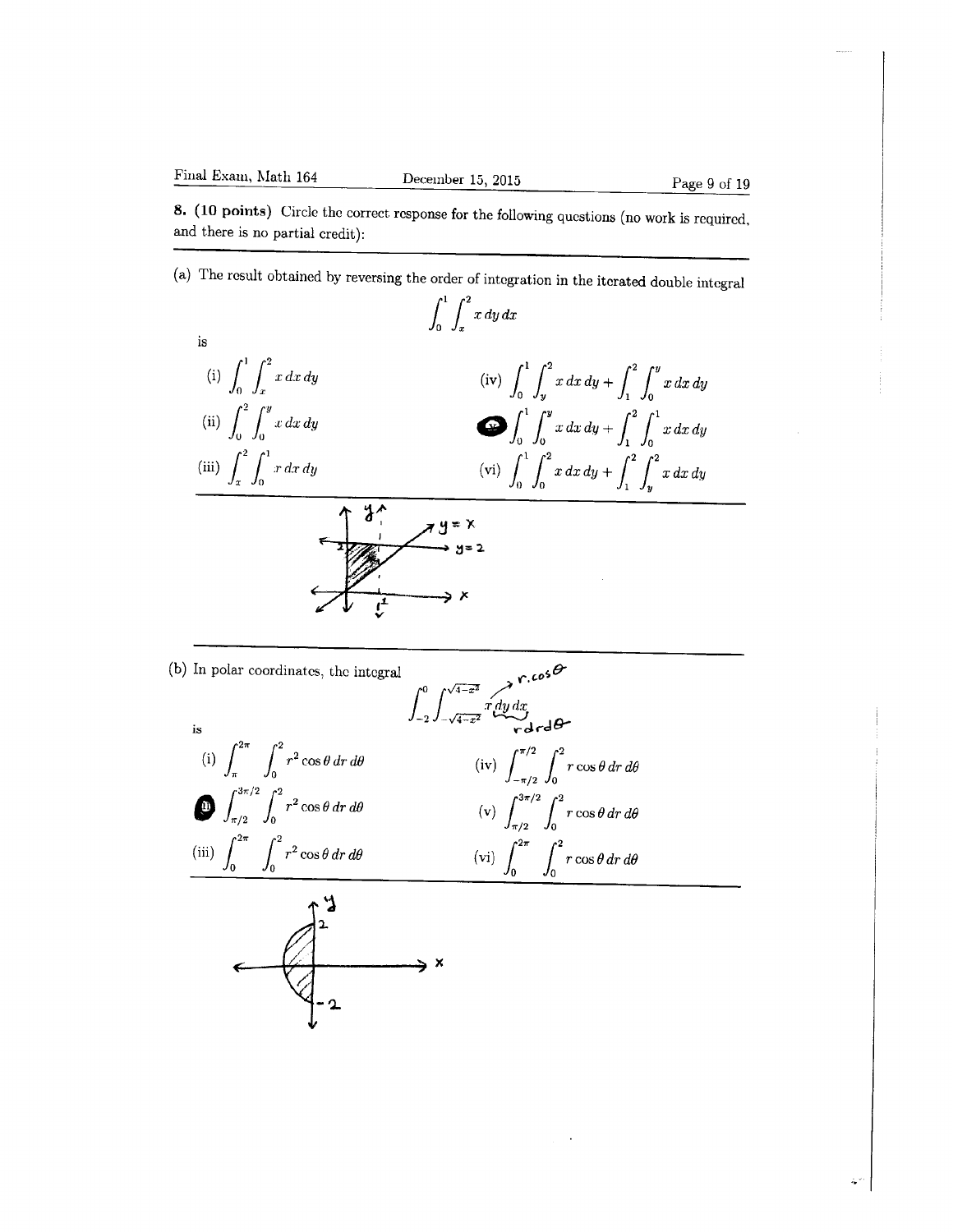Final Exam, Math 164

December 15, 2015

### Part B

**9.** (14 points) Evaluate the triple integral  $\iiint_E x \ dV$ , where E is the solid tetrahedron bounded by the four planes  $x = 0$ ,  $y = 0$ ,  $z = 0$  and  $x + y + z = 1$ , whose vertices are  $(0, 0, 0)$ .  $(1,0,0), (0,1,0),$  and  $(0,0,1)$ .  $\lambda$ 

$$
\iint_{E} x dV = \int_{0}^{1+x} \int_{0}^{1-x-3} x dz dy dx = \int_{0}^{1+x} \int_{0}^{1-x} x(1-x-y) dy dx =
$$

$$
= \int_{0}^{4} \int_{0}^{4-x} (x-x^{2}-xy) dy dx = \int_{0}^{4} \left( xy - x^{2}y - xy^{2} \right) \Big|_{0}^{4-x} = \int_{0}^{4-x} dx =
$$

$$
= \int_{0}^{1} \left[x(1-x)-x^{2}(1-x)-x \cdot \frac{(1-x)^{2}}{2}\right] dx = \int_{0}^{1} x-x^{2}-x^{2}+x^{3} \cdot \frac{x(1+x^{2}+1)}{2}dx
$$

z

$$
= \int_{0}^{4} \left[\sum_{x=0}^{x} 2x^{2} + x^{3} \left(\frac{x}{2}\right) - \frac{x^{3}}{2} + \frac{x^{2}}{2}\right] dx = \int_{0}^{4} \left(\frac{x}{2} - x^{2} + \frac{x^{3}}{2}\right) dx =
$$

$$
= \frac{x^2}{4} - \frac{x^3}{3} + \frac{x^4}{8} \bigg|_{x=0}^{x=1} = \frac{1}{4} - \frac{1}{3} + \frac{1}{8} = \frac{1}{24}.
$$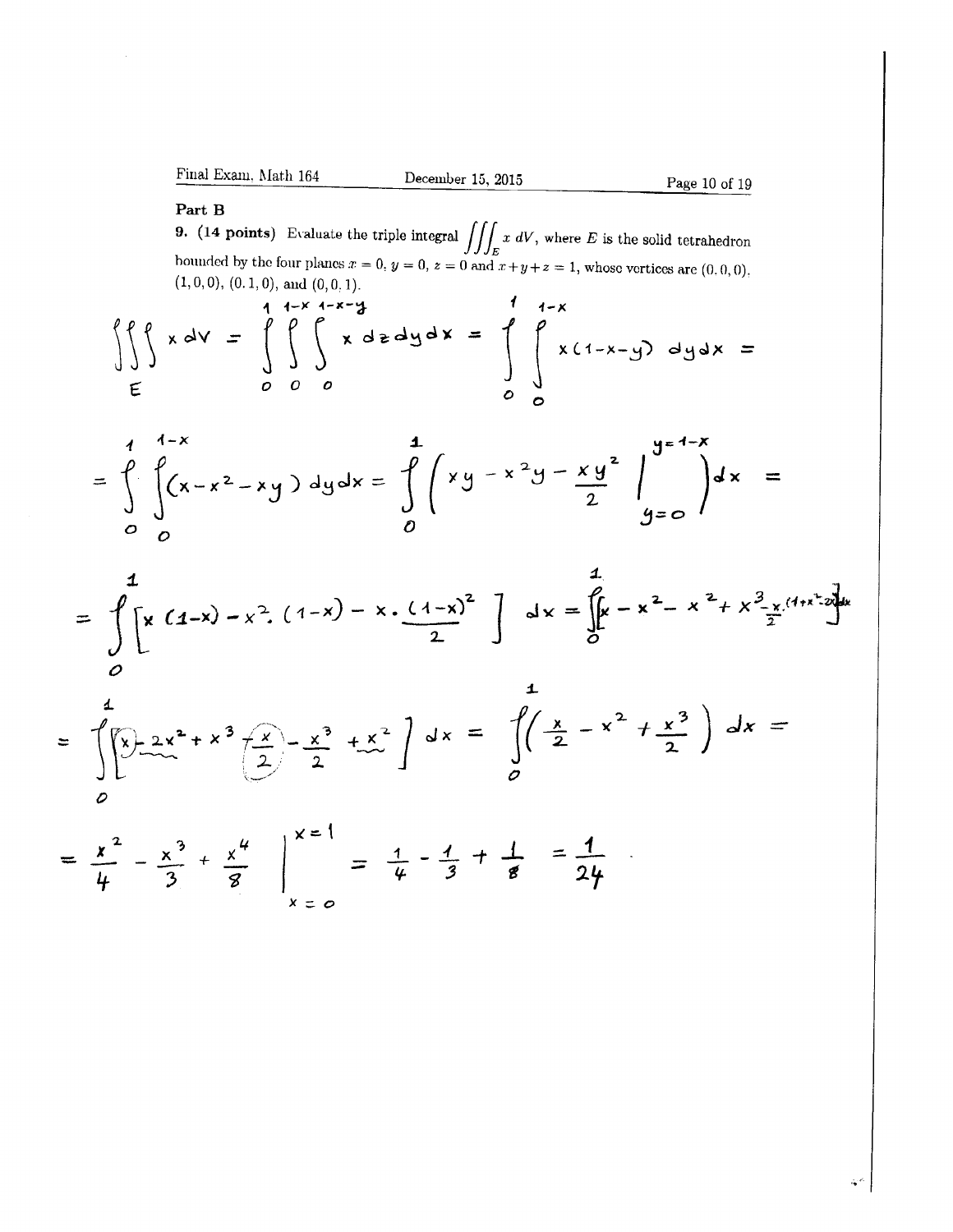Final Exam, Math 164

\nDecember 15, 2015

\n10. (14 points) Evaluate the integral

\n
$$
\overline{X}^2 + y^2 + z^2 = \rho^2
$$
\n
$$
\overline{X} = \int_0^1 \int_0^{\sqrt{1-x^2}} \int_{-\sqrt{1-x^2-y^2}}^{\sqrt{1-x^2-y^2}} \sqrt{x^2 + y^2 + z^2} \frac{dz \, dy \, dx}{\sqrt{x^2 + y^2 + z^2}} \, dx
$$
\n
$$
\overline{X} = \int_0^1 \int_0^1 \int_0^{\sqrt{1-x^2-y^2}} \sqrt{x^2 + y^2 + z^2} \frac{dz \, dy \, dx}{\sqrt{x^2 + y^2 + z^2}} \, dx
$$
\n
$$
\overline{X} = \int_0^1 \int_0^1 \int_0^1 \int_0^2 \sqrt{y^2 + y^2 + z^2} \, dy \, dx
$$
\n
$$
\overline{X} = \int_0^1 \int_0^1 \int_0^1 \sqrt{y^2 + y^2 + z^2} \, dy
$$
\n
$$
\overline{X} = \int_0^1 \int_0^1 \int_0^1 \sqrt{y^2 + y^2 + z^2} \, dx
$$
\n
$$
\overline{X} = \int_0^1 \int_0^1 \int_0^1 \sqrt{y^2 + y^2 + z^2} \, dx
$$
\n
$$
\overline{X} = \int_0^1 \int_0^1 \int_0^1 \sqrt{y^2 + y^2 + z^2} \, dy
$$
\n
$$
\overline{X} = \int_0^1 \int_0^1 \sqrt{y^2 + y^2 + z^2} \, dx
$$
\n
$$
\overline{X} = \int_0^1 \int_0^1 \sqrt{y^2 + y^2 + z^2} \, dx
$$
\n
$$
\overline{X} = \int_0^1 \int_0^1 \sqrt{y^2 + y^2 + z^2} \, dx
$$
\n
$$
\overline{X} = \int_0^1 \int_0^1 \sqrt{y^2 + y^2 + z^2} \, dx
$$
\n
$$
\overline{X} = \int_0^1 \int_0^1 \sqrt{y^2 + y^2 + z^2} \, dx
$$
\

=  $\frac{2\pi}{8}$  =  $\frac{\pi}{4}$ 

 $\label{eq:2.1} \frac{1}{\sqrt{2}}\int_{\mathbb{R}^3}\frac{1}{\sqrt{2}}\left(\frac{1}{\sqrt{2}}\right)^2\frac{1}{\sqrt{2}}\left(\frac{1}{\sqrt{2}}\right)^2\frac{1}{\sqrt{2}}\left(\frac{1}{\sqrt{2}}\right)^2.$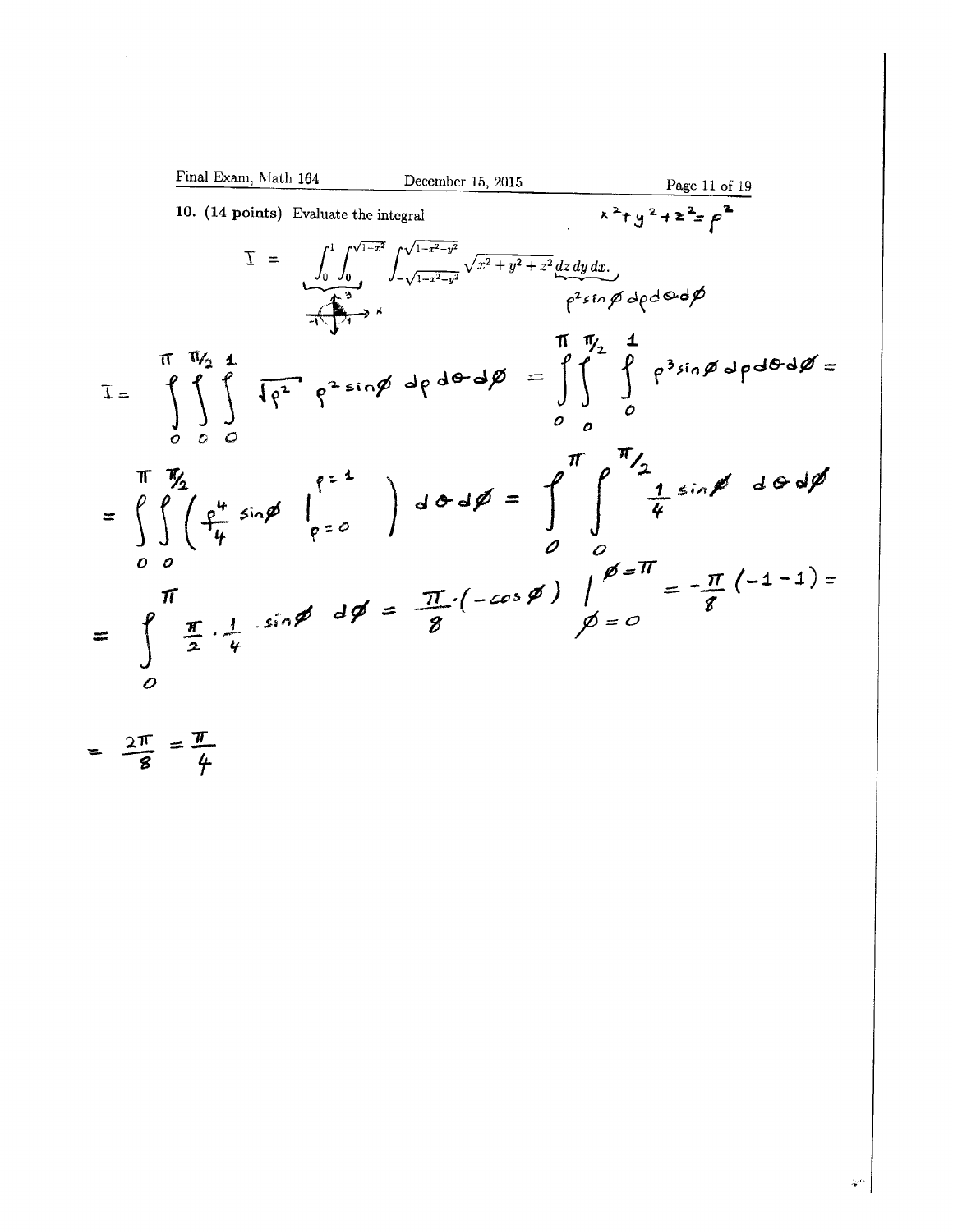Final Exam, Math 164

\nDecember 15, 2015

\nPage 12 of 19

\n11. (12 points) Evaluate the line integral 
$$
\int_C (x - y + z + 2) \, ds
$$
, where *C* is the straight line segment from (0,1,1) to (1,0,1).

\n $\vec{v} = (1, 0, 1) - (0, 1, 1) = \langle 4, -4, 0 \rangle$ 

\nA param. for  $C: \quad x(t) = 0 + t$ 

\n $y(t) = 1 - t$ 

\n $z(t) = 1$ 

\nWhen  $t = 0$ , we have  $(0, 1, 1)$ 

\n $\vec{v} \cdot (t) = \langle t, 1 - t, 1 \rangle$ 

\n $\vec{r} \cdot (t) = \langle t, 1 - t, 1 \rangle$ 

\n $\vec{r} \cdot (t) = \langle t, 1 - t, 1 \rangle$ 

\n $\vec{r} \cdot (t) = \langle t, 1 - t, 0 \rangle$ 

\n $\int_C (x - y + z + 2) \, ds = \int_C \left[ t - (1 - t) + 4 + 2 \right] \sqrt{1^2 + (-1)^2 + 0^2} \, dt = \int_C$ 

\n $\int_C \left[ t - 1 + t + 3 \right] \sqrt{1^2 + 4t} \, dt = \sqrt{2} \int (2t + 2) \, dt = \sqrt{2} \left( t^2 + 2t \right) \int_C$ 

\nto

=  $\sqrt{2} (1 + 2) = 3 \sqrt{2}$ .

 $\sim 10^6$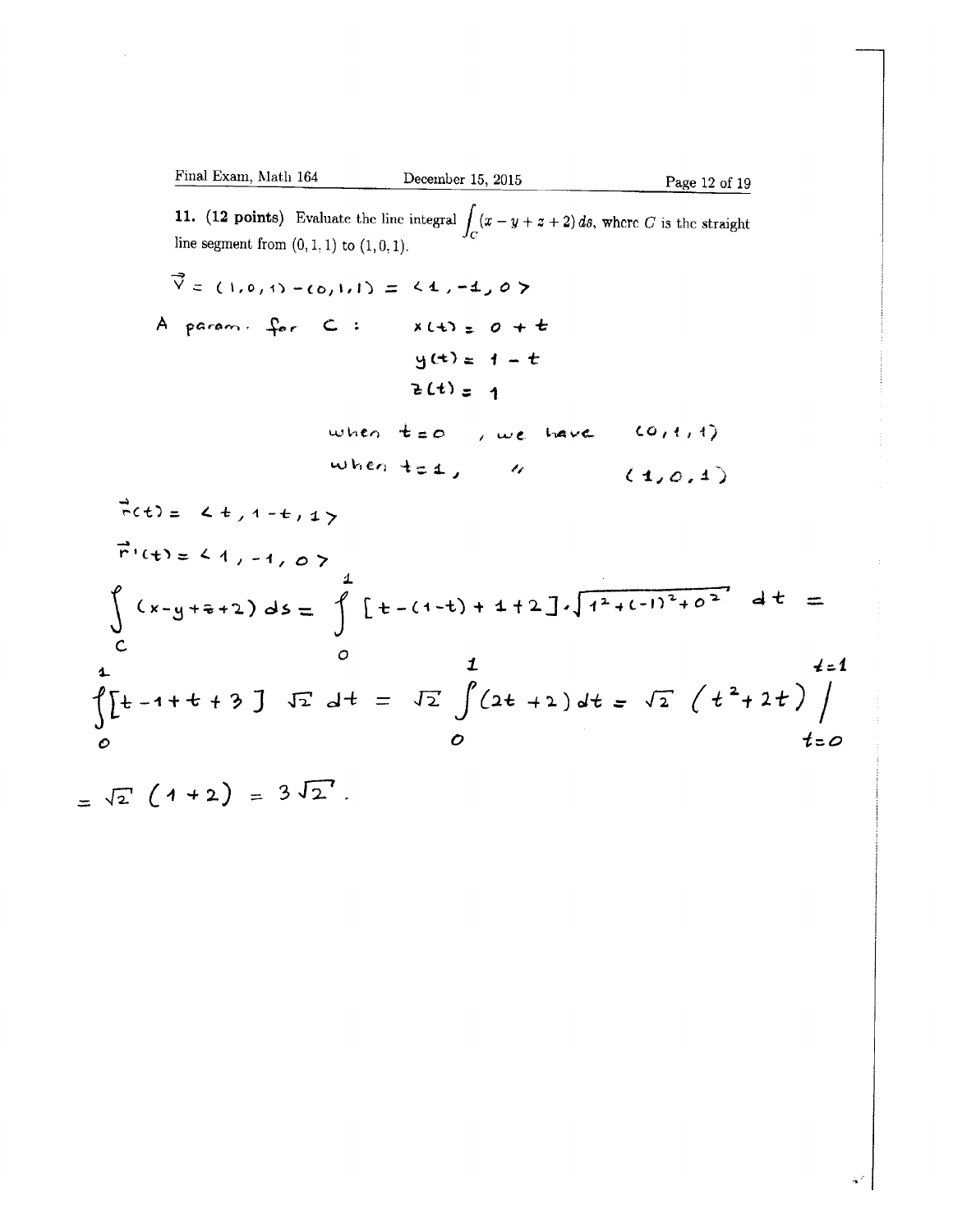12. (12 points) Let  $f$  be a scalar function and  $\bf{F}$  be a vector field. For each expression, identify whether it is a scalar function, a vector field, or nonsense by circling the appropriate response (110 work is required, and there is no partial credit). Note that  $\text{grad}(f) = \nabla f$  denotes the gradient of f.

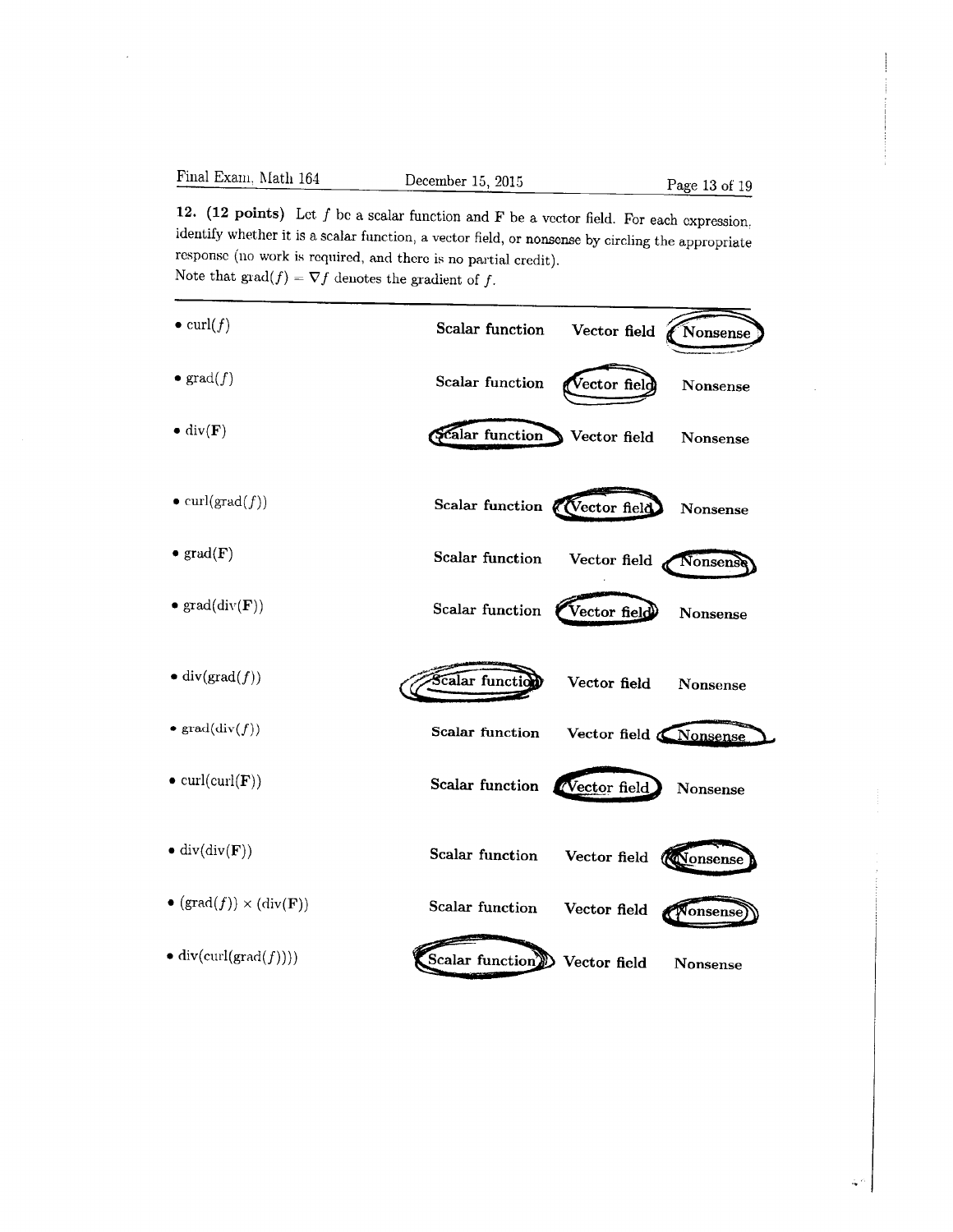$\sim$ 

13. (12 points) Find all possible values of the constants  $a$  and  $b$  such that the vector field

$$
\mathbf{F}(x, y, z) = (2bxz3 + ayz + 2xy)\mathbf{i} + (2by + ax2 + axz)\mathbf{j} + (axy + bz + bx2z2)\mathbf{k}
$$

is conservative (i.e., that the work done by the field on a particle moving through space does not depend on the particle's path).  $\overline{\phantom{a}}$ 

Since 
$$
\vec{F}
$$
 is conservative, there exists  $\hat{F}$  such that  $\vec{v}f = \vec{F}$ :  
\n $f_x(x,y,z) = 2bxz^3 + ayz + 2xy$   
\n $f_y(x,y) = 2by + ax^2 + axz$   
\n $f_z(x,yz) = axy + bz + bx^2z^2$   
\n $f_{yx}(x,y,z) = 2ax + az$   
\n $\int_{xz} (x,y,z) = 6bxe^2 + ay$   
\n $f_{yx}(x,y,z) = a^2x^2 + ay$   
\n $f_{yx}(x,y,z) = ay + 2bxz^2$   
\n $f_{xy}(x,y,z) = ax$   
\n $f_{yz}(x,y,z) = ax$ 

 $\mathcal{A}$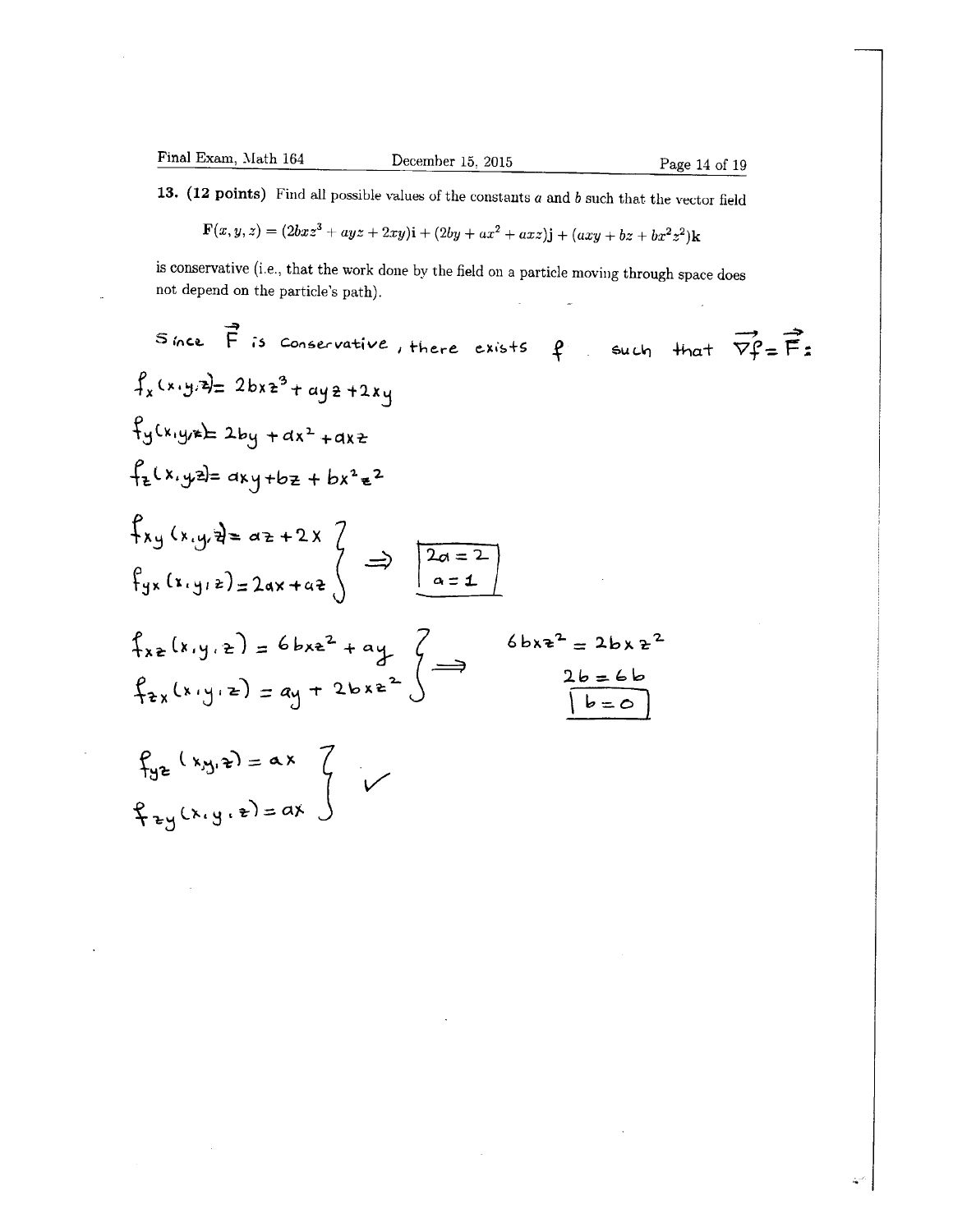$\sim$ 

14. (12 points) Compute the work integral  $\oint_C \mathbf{F} \cdot d\mathbf{r}$ , where  $\mathbf{F}(x, y) = (x^{2015} + x^2y)\mathbf{i} + (xy^2 + 2e^y)\mathbf{j} = \langle \mathbf{P}, \mathbf{Q} \rangle$ 

and the closed path  $C$ , oriented counterclockwise, consists of the following three pieces:

$$
0 = \left\{ (r_1 e) \mid \frac{0 \le r \le 1}{C_1} \right\} \frac{\sqrt{3} \le \theta \le \frac{3\pi}{4}}{\sqrt{11}} \}
$$
\n
$$
C_2 : \text{ the curve } y = \sqrt{1 - x^2} \text{ with } -\frac{\sqrt{2}}{2} \le x \le \frac{1}{2},
$$
\n
$$
C_3 : \text{ the line segment from } \left(-\frac{\sqrt{2}}{2}, \frac{\sqrt{2}}{2}\right) \text{ to } (0, 0).
$$
\n
$$
\oint_C \vec{F} \cdot d\vec{v} = \iiint \left(\frac{\partial Q}{\partial x} - \frac{\partial P}{\partial y}\right) dA = \iiint_V (y^2 + y^2) dA
$$
\n
$$
= \int_0^{\frac{5\pi}{4}} \int_0^1 r^2 r dr d\theta = \int_0^{\frac{2\pi}{4}} \left(\frac{1}{4} r^4\right) \Big|_0^1 d\theta = \left[\frac{1}{4} \left(\frac{3\pi}{4} - \frac{\pi}{3}\right)\right]
$$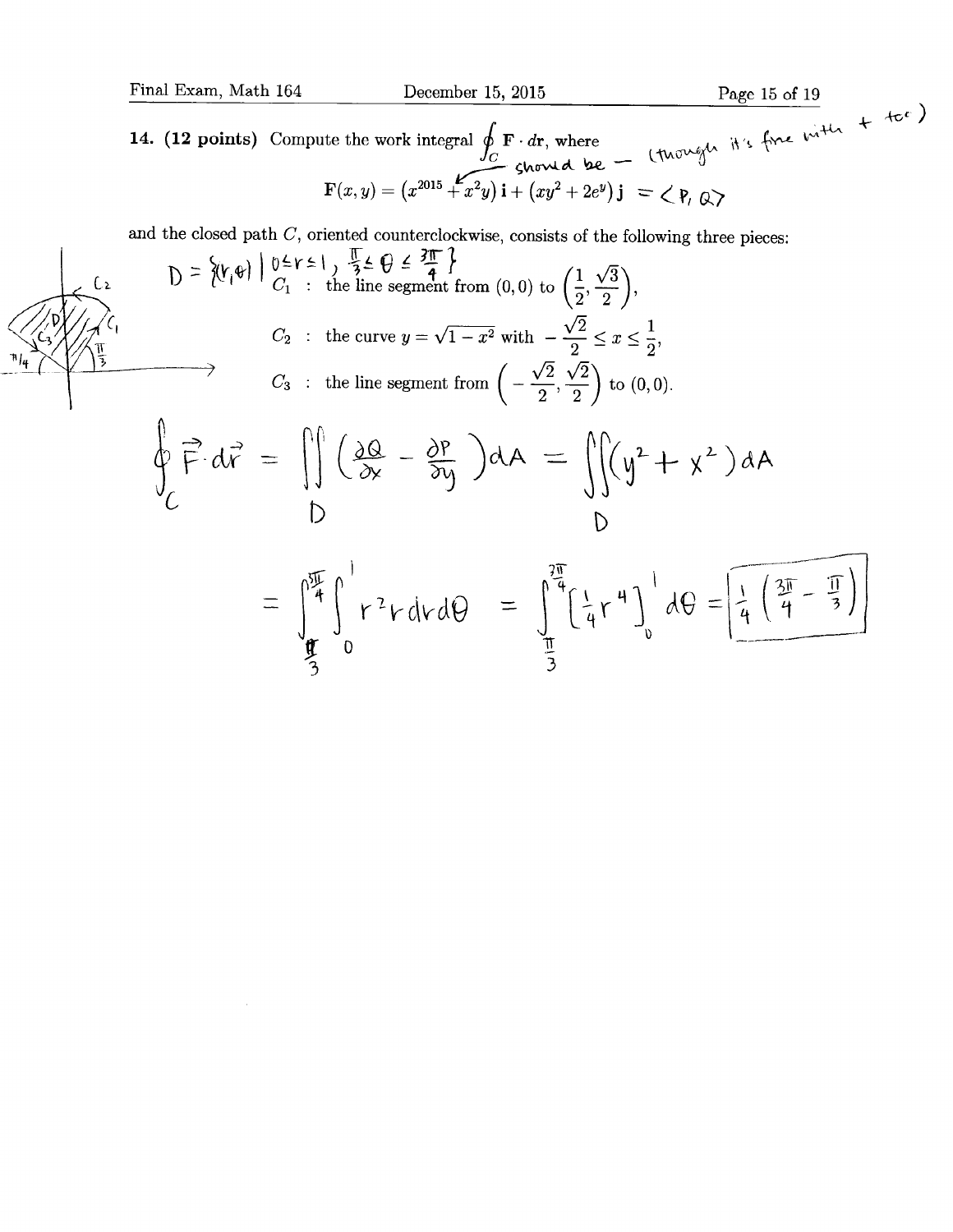$\mathcal{L}^{(0)}$ 

15. (12 points) Find the surface area of the part of the paraboloid  $z = x^2 + y^2$  that lies under the plane  $z = 4$ .

$$
A = \int \int \sqrt{1 + (2x)^{2} + (2y)^{2}} dA = \int \int \sqrt{1 + 4(x^{2} + y^{2})} dA =
$$
\n
$$
= \int_{0}^{2\pi} \sqrt{1 + 4x^{2}} \int_{0}^{2\pi} 4x dx = \int_{0}^{2\pi} \int_{0}^{2\pi} 4x dx = \int_{0}^{2\pi} \int_{0}^{2\pi} 4x dx = \int_{0}^{2\pi} \int_{0}^{2\pi} 4x dx = \int_{0}^{2\pi} \int_{0}^{2\pi} 4x dx = \int_{0}^{2\pi} \int_{0}^{2\pi} 4x dx = \int_{0}^{2\pi} \int_{0}^{2\pi} 4x dx = \int_{0}^{2\pi} \int_{0}^{2\pi} 4x dx = \int_{0}^{2\pi} \int_{0}^{2\pi} 4x dx = \int_{0}^{2\pi} \int_{0}^{2\pi} 4x dx = \int_{0}^{2\pi} \int_{0}^{2\pi} 4x dx = \int_{0}^{2\pi} \int_{0}^{2\pi} 4x dx = \int_{0}^{2\pi} \int_{0}^{2\pi} 4x dx = \int_{0}^{2\pi} \int_{0}^{2\pi} 4x dx = \int_{0}^{2\pi} \int_{0}^{2\pi} 4x dx = \int_{0}^{2\pi} \int_{0}^{2\pi} 4x dx = \int_{0}^{2\pi} \int_{0}^{2\pi} 4x dx = \int_{0}^{2\pi} \int_{0}^{2\pi} 4x dx = \int_{0}^{2\pi} \int_{0}^{2\pi} 4x dx = \int_{0}^{2\pi} \int_{0}^{2\pi} 4x dx = \int_{0}^{2\pi} \int_{0}^{2\pi} 4x dx = \int_{0}^{2\pi} \int_{0}^{2\pi} 4x dx = \int_{0}^{2\pi} \int_{0}^{2\pi} 4x dx = \int_{0}^{2\pi} \int_{0}^{2\pi} 4x dx = \int_{0}^{2\pi} \int_{0}^{2\pi} 4x dx = \int_{0}^{2\pi} \int_{0}^{2\pi} 4x dx = \int_{0}^{2\pi} \int_{0}^{2\pi} 4x dx = \int_{0}^{2\pi
$$